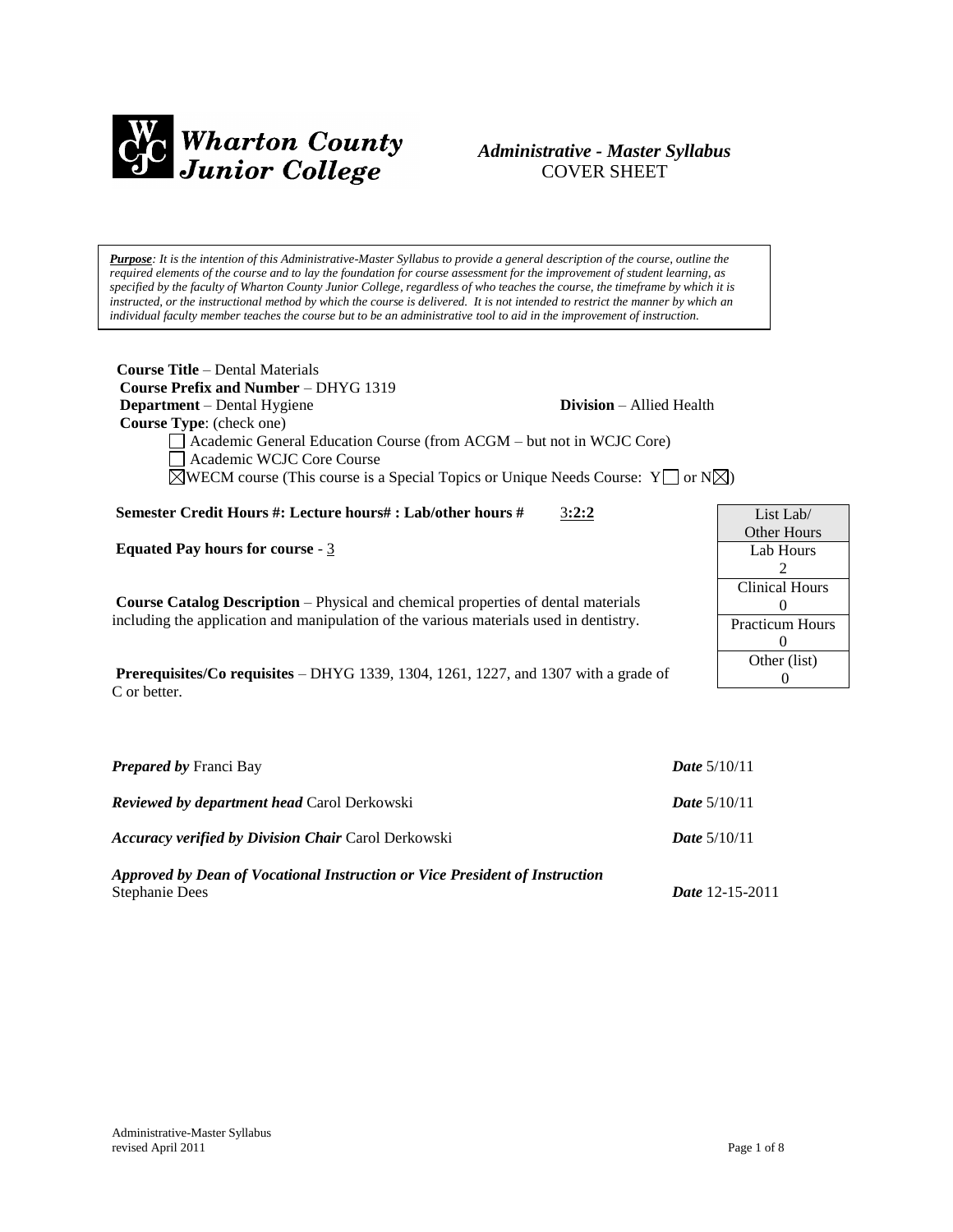

**I. Topical Outline** – Each offering of this course must include the following topics (be sure to include information regarding lab, practicum, clinical or other non-lecture instruction): DHYG 1319 DENTAL MATERIALS COURSE OUTLINE

- I. Introduction
- A. History of Dental Materials
- B. ADA Evaluation Programs
- 1. Council on Dental Therapeutics
- 2. Council on Dental Materials, Instruments, and Equipment
- II. Properties of Dental Materials
- A. Physical Considerations
- B. Biological Considerations
- C. Terminology and Concepts
- 1. Dimensional Change: shrinkage or expansion
- 2. Coefficient of Thermal Expansion
- 3. Microleakage & Percolation
- 4. Thermal Conductivity
- 5. Galvanism
- 6. Corrosion & Tarnish
- 7. Absorption & Adsorption
- 8. Wettability, Hydrophilic, Hydrophobic
- 9. Biting Forces
- 10. Stress
- a) tensile, shear, compressive
- 11. Strain
- 12. Stress-Strain Curve = above equals deformation; below equals elasticity
- 13. Elastic Modulus = stiffness
- a) Elastic
- b) Plastic
- 14. Proportional Limit & Ultimate Strength
- 15. Ductility, Malleability, Resilience, Toughness
- 16. Hardness (Knoop, Rockwell, Moh's, Vickers, Brinell)
- 17. Strain-Time (Viscoelastic strain & Viscous flow)
- 18. Dynamic Modulus & Dynamic Resilience
- 19. Flow & Creep
- D. Application to Dentistry
- III. Preventive Dental Materials
- A. Fluoride Gels and Rinses
- 1. Composition
- a) APF
- b) Neutral Sodium
- c) Stannous
- 2. Properties
- a) thixotropic
- 3. Manipulation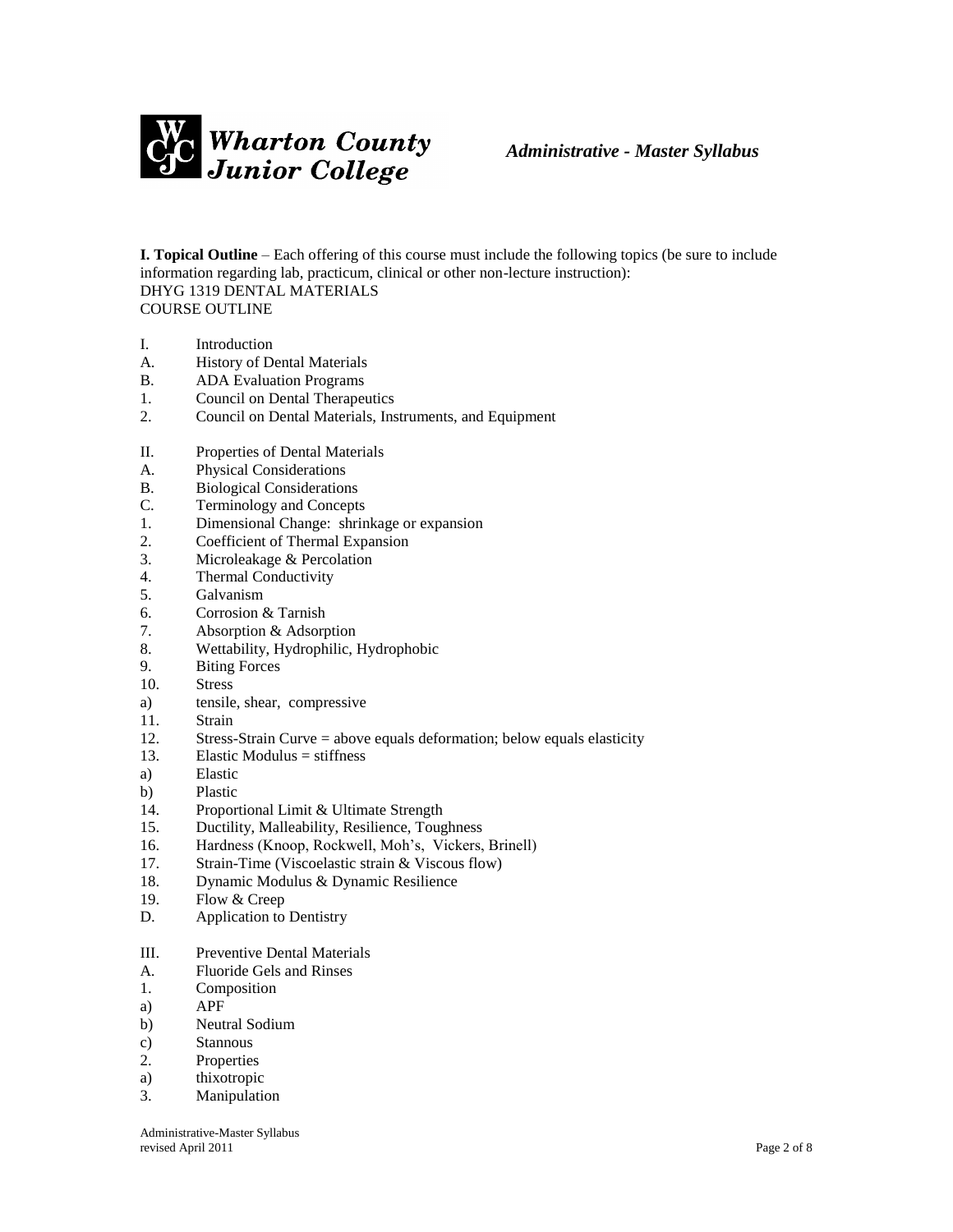- B. Pit and Fissure Sealants
- 1. Indication
- 2. Composition and Reaction
- a) Bisphenol A-Glycidyl Methacrylate (BIS-GMA) or Urethane Dimethacrylate
- b) Polymerized by light (one component system)
- c) Polymerized by organic amine (two component system)
- 3. Properties
- a) Mechanical bonding
- b) Periodic re-evaluation for retention
- c) Contraindications:
- 4. Manipulation
- C. Mouth Protectors
- 1. Indications
- 2. Types and Composition
- a) Stock
- b) Mouth-formed
- c) Custom-made
- d) Thermoplastic polymers
- (1) Polyvinylacetate-polyethylene polymer
- (2) polyurethane
- (3) rubber latex
- (4) vinyl plastisol
- 3. Properties
- 4. Fabrication
- a) Custom-made
- b) Mouth-formed
- 5. Care
- IV. Direct Esthetic Restorative Materials
- A. Historical Perspective
- B. Composite Restoratives
- 1. Composition and Reaction
- a) Filler Size & Composition
- b) Coupling Agents, Organic Matrix, Pigments
- c) Initiators and Accelerators
- 2. Composite Systems
- a) Two-Paste
- b) Single-Paste
- 3. Properties
- a) Polymerization Shrinkage
- b) Thermal Conductivity
- c) Water Sorption
- d) Radiopacity
- e) Compressive and Tensile Strength
- f) Elastic Modulus
- g) Hardness, Penetration Resistance, Wear
- h) Bond Strength
- 4. Clinical Qualities
- 5. Manipulation
- a) Two-paste system
- b) Single-paste system
- c) Bonding Agents
- d) Restoration of incisals
- e) Core build-up
- f) Temporary bridge construction
- g) Repair of porcelain or composite
- C. Ionomer Restoratives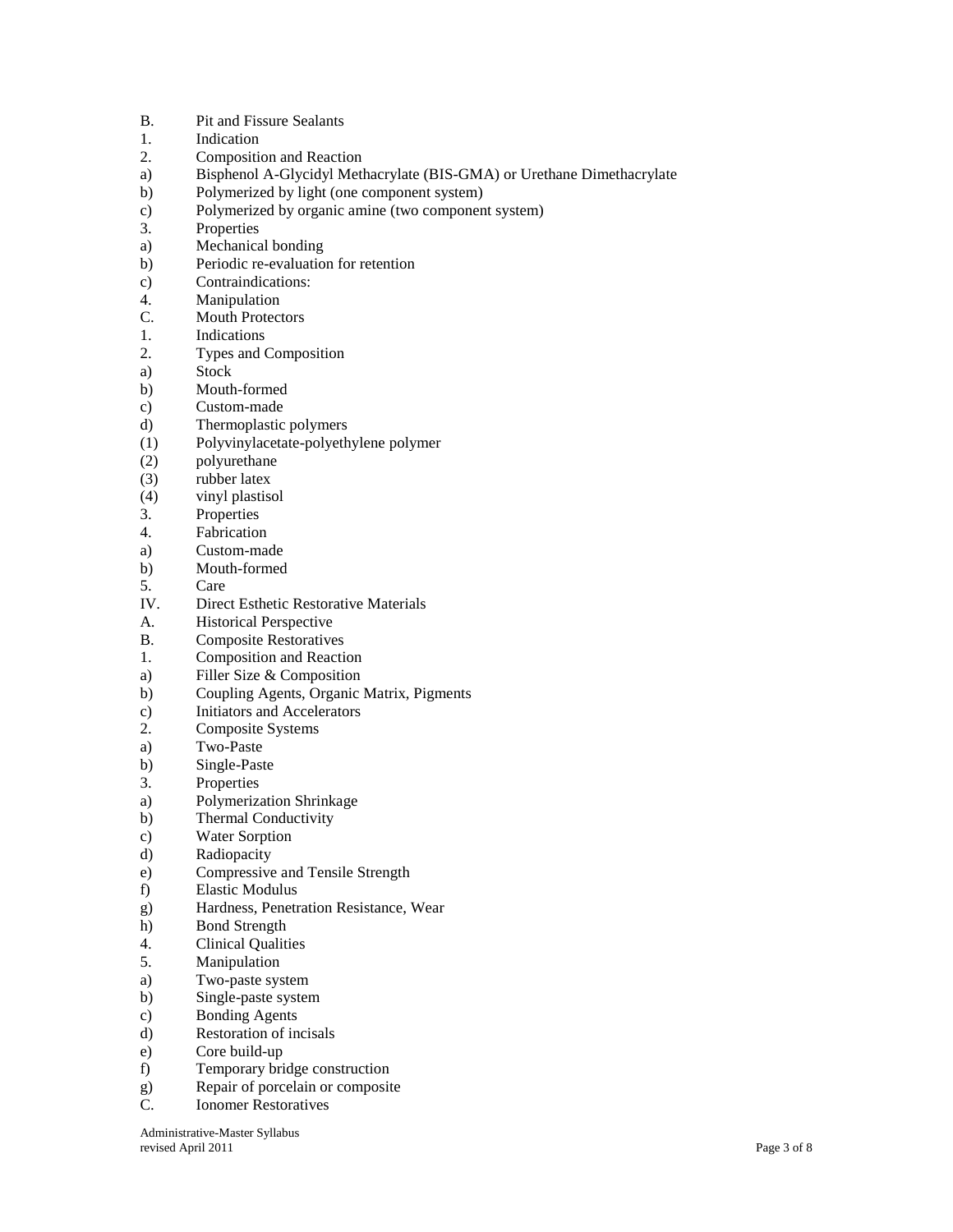- V. Dental Amalgams
- A. Definition
- B. Mercury
- C. Silver Alloys
- D. Amalgamation
- E. Properties
- 1. Dimensional Change
- 2. Strength
- 3. Creep
- 4. Tarnish and Corrosion
- F. Manipulation
- 1. Selection of product<br>2. Mixing Methods
- **Mixing Methods**
- 3. Factors In Mixing
- a) Trituration
- b) Undermix, normal mix, overmix
- 4. Condensation
- 5. Finishing
- G. Bonding Amalgam to Tooth Structure
- VI. Finishing, Polishing, and Cleansing Materials
- A. Definitions
- B. Abrasion
- 1. Rate
- 2. Types
- 3. Finishing and Polishing Techniques
- a) Gold alloy
- b) Denture base
- c) Composite restorative materials
- d) Hybrid ionomers
- C. Prophylactic Pastes
- 1. Composition
- 2. Properties
- D. Dentifrices
- 1. Composition and role of ingredients
- 2. Selection of toothbrush and dentifrice
- E. Denture Cleansers
- 1. Requirements
- 2. Types
- 3. Effectiveness
- 4. Recommended techniques and precautions
- F. Bleaching
- 1. Composition
- 2. Properties
- 3. Techniques
- VII. Cements
- A. Definitions
- B. Cementation Composition & Reaction, Properties, Manipulation
- 1. Zinc Phosphate Cement
- 2. Zinc Oxide-Eugenol Cements
- 3. Zinc Polycarboxylate Cements
- 4. Glass Ionomer Cements
- 5. Hybrid Ionomer Cement
- 6. Composite & Adhesive Resin Cements
- 7. Compomer Cement
- C. High-Strength Bases
- 1. Properties

Administrative-Master Syllabus revised April 2011 Page 4 of 8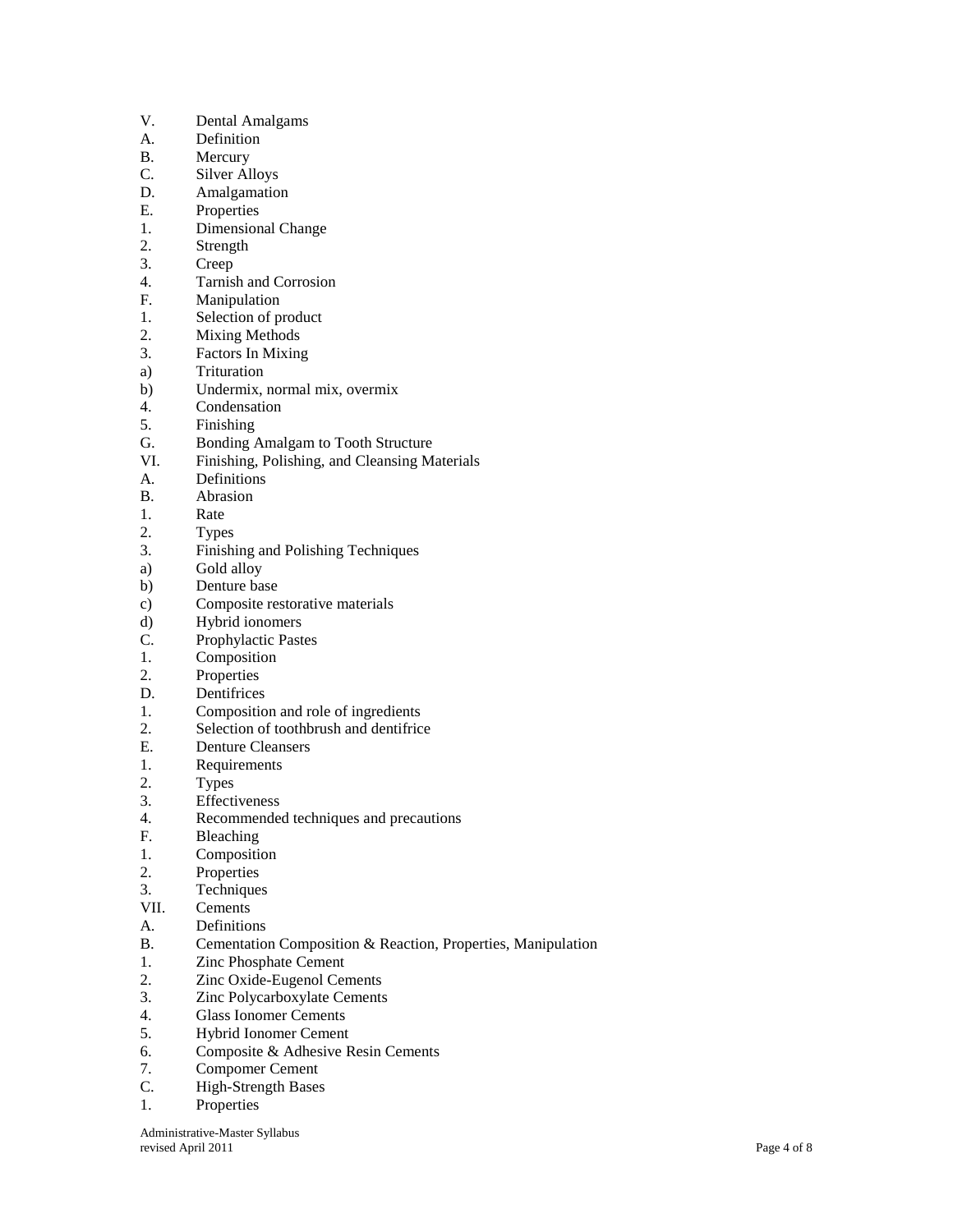| 2.    | Manipulation                                                        |
|-------|---------------------------------------------------------------------|
| D.    | <b>Temporary Fillings</b>                                           |
| Е.    | Low-Strength Bases Composition & Reaction, Properties, Manipulation |
| 1.    | Calcium Hydroxide Cement                                            |
| 2.    | Resin Cement                                                        |
| 3.    | Zinc Oxide-Eugenol Cement                                           |
| F.    | Cavity Liners and Varnishes                                         |
| G.    | <b>Special Applications of Cement</b>                               |
|       |                                                                     |
| VIII. | <b>Impression Materials</b>                                         |
| А.    | Definitions                                                         |
| В.    | Rigid                                                               |
| 1.    | <b>Dental Impression Compound</b>                                   |
| 2.    | <b>Impression Plaster</b>                                           |
| 3.    | Zinc Oxide-Eugenol Impression Material                              |
| C.    | Hydrocolloids                                                       |
| 1.    | <b>Alginate Impression Material</b>                                 |
| 2.    | Agar Hydrocolloid Impression Material                               |
| 3.    | <b>Agar-Alginate Impression Material</b>                            |
| D.    | <b>Elastomeric Impression Materials</b>                             |
| 1.    | Polysulfide Rubber Impression Materials                             |
| 2.    | Silicone Rubber Impression Materials                                |
| a)    | Condensation type                                                   |
| b)    | Addition type                                                       |
| 3.    | Polyether Rubber Impression Materials                               |
| Е.    | Disinfection of Rubber Impressions                                  |
| F.    | Rubber Materials for Bite Registration                              |
|       |                                                                     |
| IX.   | Model and Die Materials                                             |
| А.    | Definitions                                                         |
| В.    | Types and Selection, Manipulation, Properties                       |
| 1.    | Gypsum products                                                     |
| a)    | Model plaster (type II)                                             |
| b)    | Dental Stone (type III)                                             |
| c)    | Dental stone, high strength (type IV)                               |
| 2.    | Metal                                                               |
| a)    | Electroplated copper                                                |
| b)    | Electroplated silver                                                |
| 3.    | Resin                                                               |
| a)    | Epoxy                                                               |
| Х.    | Waxes                                                               |
| A.    | Properties, Composition                                             |
| В.    | <b>Types</b>                                                        |
| 1.    | Pattern Wax                                                         |
| a)    | Inlay, Casting, Baseplate                                           |
| 2.    | Processing Wax                                                      |
| a)    | <b>Boxing Wax</b>                                                   |
|       |                                                                     |
| b)    | Utility Wax                                                         |
| c)    | <b>Sticky Wax</b>                                                   |
| d)    | Corrective Impression Wax                                           |
| e)    | <b>Bite Registration Wax</b>                                        |
| XI.   | Gold and Nonprecious Alloys                                         |
| А.    | Definitions & Gold Content                                          |
| 1.    | Noble Metals & Base Metals                                          |
| В.    | Gold Alloys                                                         |
| 1.    | Porcelain-fused-to-metal                                            |
| 2.    | White gold alloys                                                   |
| 3.    | Cobalt-Chromium                                                     |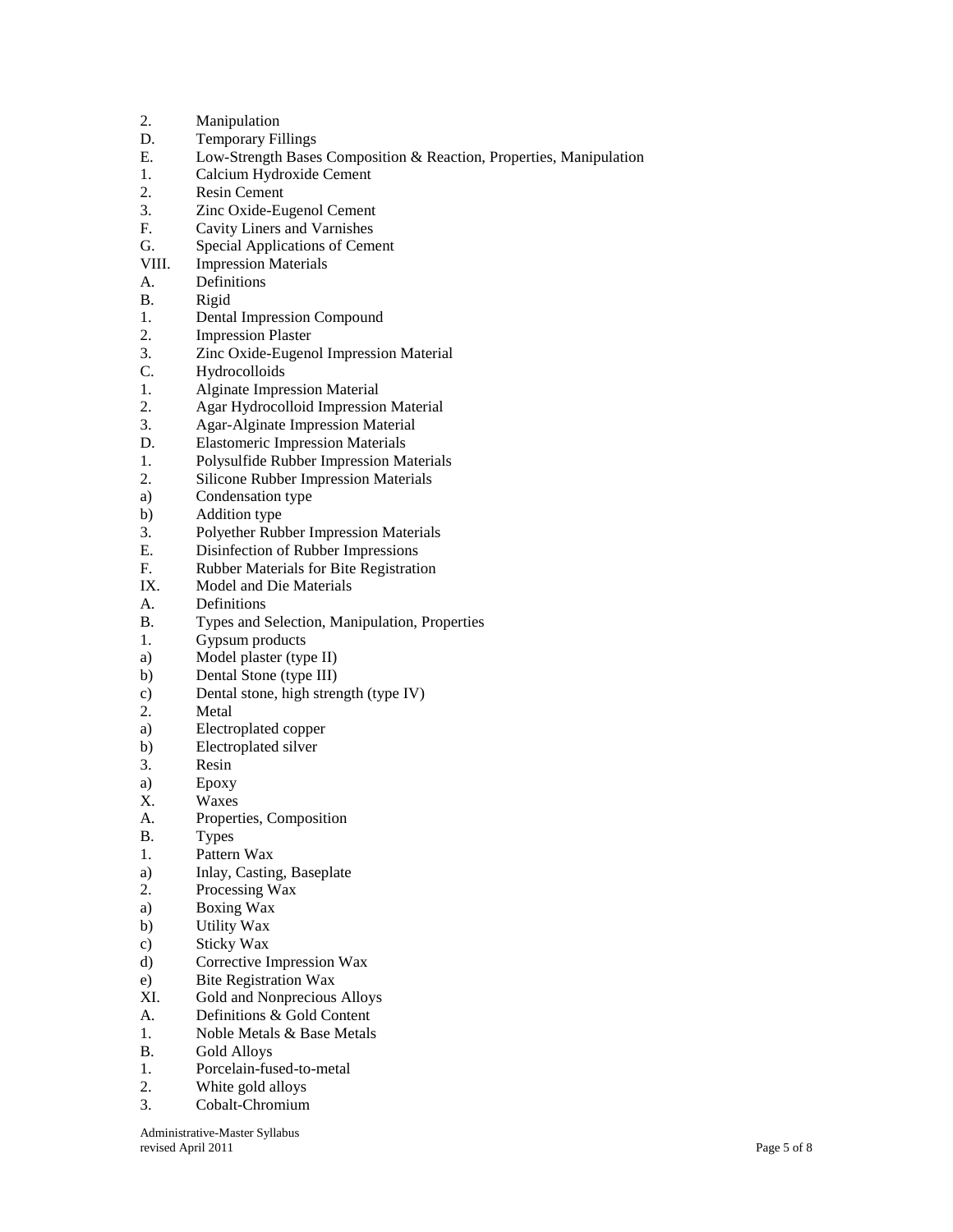| 4.          | Titanium                                    |
|-------------|---------------------------------------------|
| C.          | Biocompatibility of Alloys                  |
| D.          | Solders                                     |
| 1.          | <b>Brazing</b>                              |
| 2.          | Fluxes                                      |
| XII.        | <b>Dental Casting of Metals</b>             |
| А.          | Definitions                                 |
| <b>B.</b>   | Wax Pattern                                 |
| C.          | Spruing                                     |
| D.          | Investing                                   |
| $E_{\cdot}$ | <b>Investment Expansion</b>                 |
| F.          | Wax Elimination                             |
| G.          | Casting the Alloy                           |
| XIII.       | <b>Plastics in Prosthetics</b>              |
| А.          | <b>Polymerization Process</b>               |
| В.          | <b>Vinyl Plastics</b>                       |
| C.          | <b>Acrylic Plastics as Denture Bases</b>    |
| 1.          | Composition                                 |
| 2.          | Properties                                  |
|             | Room temperature-processed acrylic dentures |
| a)<br>3.    | Care of dentures                            |
| D.          | Plastics as Soft Liners                     |
| 1.          | Home reliners                               |
| Е.          | <b>Plastics as Prosthetic Teeth</b>         |
| F.          | <b>Plastic-Metal Combinations</b>           |
| G.          | Light-Cured Dimethacrylates                 |
| Н.          | Other Uses of Plastics in Dentistry         |
| 1.          | Maxilofacial materials                      |
| 2.          | Temporary crown and bridge materials        |
| 3.          | Tray materials                              |
| XIV.        | Dental Porcelain                            |
| A.          | Composition                                 |
| <b>B.</b>   | Classification                              |
| C.          | Properties                                  |
| 1.          | Denture Teeth                               |
| 2.          | Porcelain Crowns, Veneers, Inlays           |
| a)          | Fabrication Involving Hand Condensation     |
| 3.          | Porcelain-Metal Bonding                     |
| XV.         | Dental Implants                             |
| A.          | Natural Dentition Versus Implant Dentition  |
| В.          | <b>Titanium Types</b>                       |
| 1.          | Endosseous                                  |
| 2.          | subperiosteal                               |
| 3.          | Transosteal                                 |
| C.          | Materials                                   |
| 1.          | Metals                                      |
| 2.          | Ceramics                                    |
| 3.          | Polymers & Composites                       |
| 4.          | <b>Coated Metals</b>                        |
| D.          | <b>Patient Selection</b>                    |
| Е.          | <b>Professional Care</b>                    |
| XVI.        | Miscellaneous Materials                     |
| A.          | Suture Removal                              |
| В.          | Rubber Dam                                  |
| 1.          | Rationale                                   |
| 2.          | Manipulation                                |
|             |                                             |

Administrative -Master Syllabus revised April 2011 Page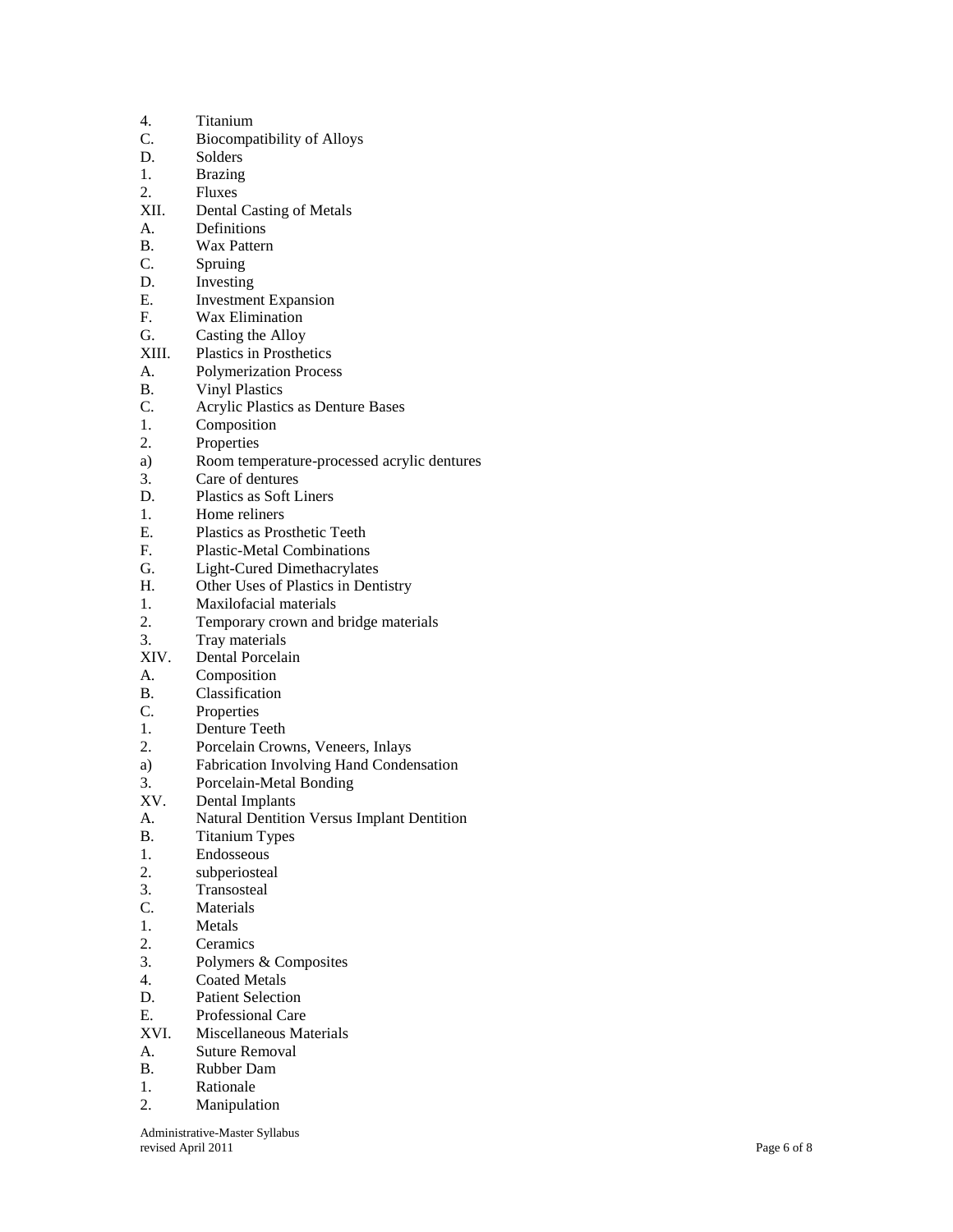#### **II. Course Learning Outcomes**

|    | <b>Course Learning Outcome</b>                                                                                                                      |     | <b>Method of Assessment</b> |
|----|-----------------------------------------------------------------------------------------------------------------------------------------------------|-----|-----------------------------|
| 1. | Identify, describe and recognize the classifications,<br>Properties, composition, utilization and                                                   |     | Lecture, lab, and exam      |
| 2. | manipulation of materials commonly used in<br>dentistry for restorative and laboratory procedures.<br>Properly mix/prepare the following materials: | 2.  | Lecture, lab, and exam      |
|    | dental stone, irrerversible hydrocolloid, and dental<br>cements.                                                                                    | 3.  | Lecture, lab, and exam      |
| 3. | Apply pit and fissure sealants.                                                                                                                     |     |                             |
| 4. | List proper oral hygiene techniques for care of<br>dentures, partials, implants and other dental                                                    | 4.  | Lecture and exam            |
|    | restorative materials.                                                                                                                              | .5. | Lecture and exam            |
| 5. | Explain to the average patient some of the factors<br>to be considered in choosing materials for<br>treatment purposes.                             | 6.  | Lecture, lab, and exam      |
| 6. | Discuss the indications and contraindications for<br>bleaching.                                                                                     |     |                             |
| 7. | Place and remove rubber dam.                                                                                                                        | 7.  | Lecture, lab, and exam      |
| 8. | Remove dental sutures.                                                                                                                              | 8.  | Lecture, lab, and exam      |

### **III. Required Text(s), Optional Text(s) and/or Materials to be Supplied by Student.** Powers, J: Dental Materials, Properties, and Manipulation,  $9^{\text{th}}$  edition, 2008

#### **IV. Suggested Course Maximum** - 28

**V. List any specific spatial or physical requirements beyond a typical classroom required to teach the course**.

Classroom and lab space, special equipment and workstations. J221 lecture and J130 dental clinic and materials lab.

### **VI. Course Requirements/Grading System – Describe any course specific requirements such as research papers or reading assignments and the generalized grading format for the course**

**Grading:**  $A = 93 - 100$  $B = 84-92$  $C = 83 - 75$  $D = 74-67$  $F = 66$  and below

### **Evaluation:**

| Examinations   | 40% |
|----------------|-----|
| Lab Projects   | 25% |
| <b>Ouizzes</b> | 10% |
| Final Exam     | 25% |